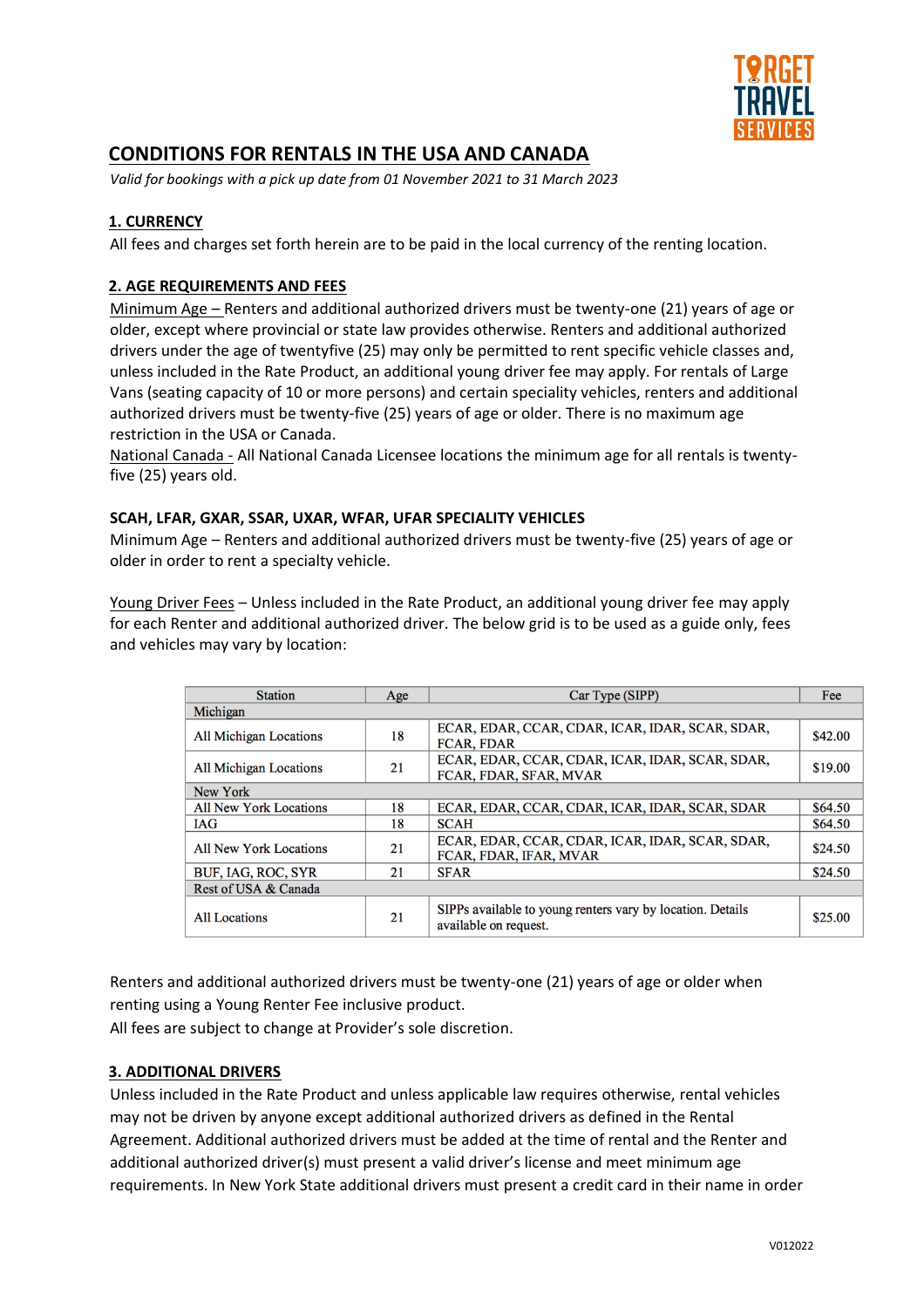

to be added to the rental. An additional fee per day per additional authorized driver will be charged, and the additional driver fee is from \$9.99 per day, except where state law provides otherwise. In California a charge of 15\$ is charged for additional drivers. Renter's spouse or domestic partner who meet the same age and driver's license requirements of the renter are authorized drivers at no additional charge. The additional driver fee varies by location and is subject to change at any time by Provider.

# **4. IDENTIFICIATION REQUIRED FOR RENTAL**

A full valid Driver's License from the Renter's country of origin and passport in Renter's name is required for each rental. Provisional Licenses or 'Learner's permit's' are not accepted. The Renter must present their original license, photocopies or representations will not be accepted. Any license which, on its face, restricts the licensee to the use and operation of a vehicle equipped with a form of a breathalyzer apparatus is not accepted.

Renters cannot be residents of the United States or Canada. Renters who hold a US/Canadian issued driving license and passport are not permitted to rent and will be refused the international inbound rates at the counter.

It is important that customers check with the appropriate Department of Motor Vehicles in the States or Provinces in which they intend to travel to ensure compliance with their various licensing laws. The following practices are used to ensure the customer is presenting a facially valid license at the time of rental.

Renters traveling to the United States and Canada from another country must present the following:

• Their home country driver's license that is valid, unexpired and includes a photograph.

• If the home country driver's license is in a language other than English (or French, for rentals in Canada) and the letters are English (i.e. German, Spanish, etc.) an International Driver's Permit is recommended, but not required, for translation purposes in addition to the home country driver's license.

• If the home country driver's license is in a language other than English and the letters are not English (i.e. alphabet is not an extended Latin-based alphabet like German or Spanish but is Russian, Japanese, Arabic, etc.) an International Driver's Permit is required.

• If an International Driver's Permit cannot be obtained in the home country, another professional, typewritten translation may be substituted. In either case, the home country driver's license must also be presented.

• Renters may not rent a vehicle solely with the International Driver's Permit. The International Driver's Permit is a translation of the individual's home country driver's license and is not considered a license nor is it considered valid identification.

• In some US locations, customers not holding a US driver's license may be asked to provide additional documentation. Examples of this may include a valid passport or, in certain states (AZ, CA, NM, TX, CO) a valid Mexican voter registration card and/or inbound and outbound travel documentation.

Renters must provide a valid credit card in their name unless the Renter meets the debit/cash qualifications set forth herein. Renters who fail to provide the required identification for rental will not be permitted to rent.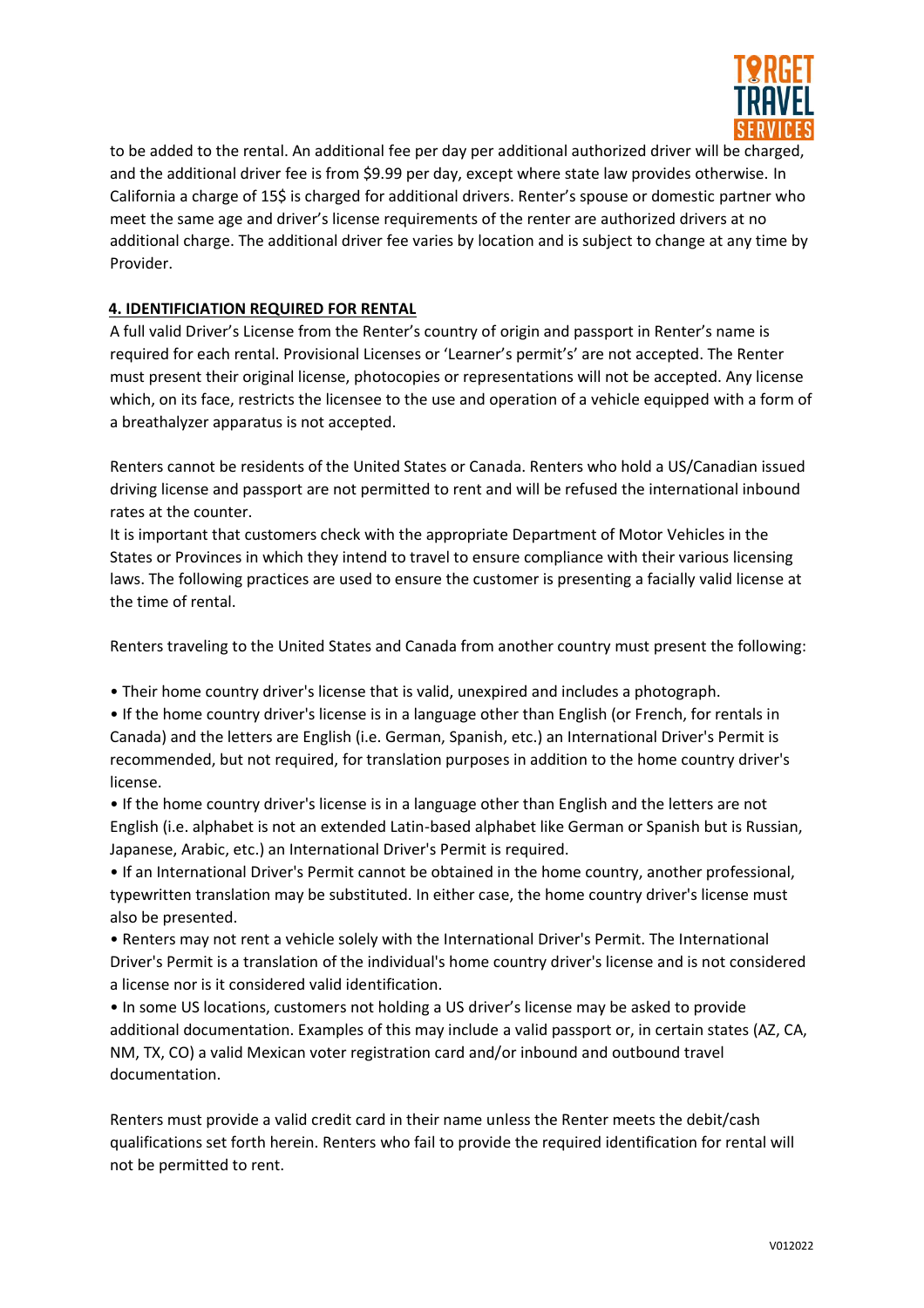

## **5. METHODS OF PAYMENT**

A credit card must be presented with available credit, in the renter's name. The signature must match the name imprinted on the card and the signature on the car rental agreement.

- Credit Cards accepted: American Express®, Mastercard®, VISA® and Discover® Network
- Credit Cards accepted in Canada: American Express®, MasterCard®, and VISA®
- Credit Cards accepted in Puerto Rico: American Express, Mastercard, VISA, Diners Club and Discover Network.

Debit/Check cards are considered to be any non-credit card bearing the VISA, Mastercard® or Discover logo and are accepted at Corporate airport locations in the United States and Canada (Discover not accepted in Canada). Prepaid cards or any other non-credit card without one of these logos is not accepted.

To use a Debit/Check card proof of a confirmed round trip travel ticket (airline, cruise ship or train) must be presented. Without proof of roundtrip ticket, debit or check cards are only accepted as a form of payment at time of return. On one way rentals, renter must present proof of a confirmed travel ticket matching the pick-up and return locations (airline, cruise ship or train). In Puerto Rico debit cards are only accepted as a form of payment at time of return.

Cash Rentals – Cash is not accepted as a deposit at the beginning of a rental at any location. For security reasons, many locations do not accept cash at any time. Provider only accepts Cash rentals when accompanied by a pre-paid tour voucher and only at certain Corporate Airport locations in the United States and Canada. Cash is not accepted in New York State, New Jersey State or any nonairport location in the United States and Canada. In order to qualify for such rental the Renter must present a valid passport and proof of a confirmed round trip airline ticket (airline, cruise ship or train). Without proof of roundtrip ticket, cash can only be accepted as a form of payment at time of return. Cash deposits are not accepted for any one-way rentals. Cash qualifications may vary by location and are subject to change.

When paying a deposit in Cash or by Debit Card, the following amounts are required:

- For Vouchered/E-Vouchered Rentals, Renter must make a cash deposit with Provider in the amount of \$25/day or \$100/week in addition to the estimated charges not covered by the Voucher/ E-Voucher.
- For Non-Vouchered Rentals, Renter must make a cash deposit with Provider in the amount of \$50/day or \$200/week in addition to the estimated charges for the rental.

In some circumstances Cash deposits may be returned to the Renter's home address in the form of a USD/CAD cheque.

## **6. SEATBELTS and INFANT/CHILD SEAT**

State or provincial law may require the use of seatbelts and infant/child seats and this law may vary between states and provinces. An additional fee of up to \$6.99 per day with a maximum price of \$70.00 per every 30 day rental per infant/child seat will be charged when rented from Provider. Infant/child seats should be requested at time of reservation. In the event the infant/child seat is damaged or not returned at the end of the rental, a fee will be assessed to the Renter. Renters are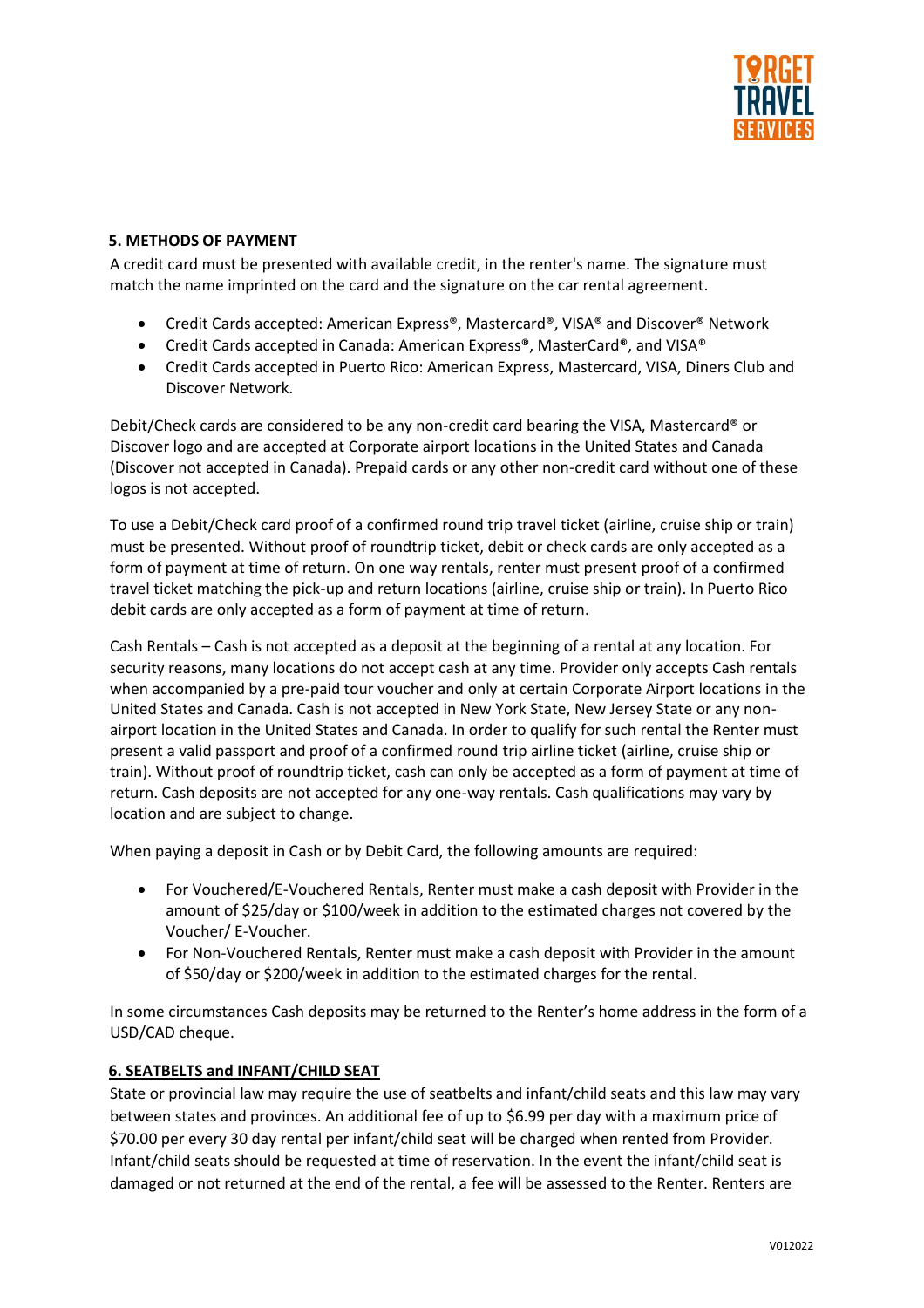

responsible for installing infant/child seats and may use their own infant/child seats in Providers' vehicles.

# **7. GPS** (**GLOBAL POSITIONING SYSTEM)**

Unless included in the Rate Product, GPS navigational systems are available at an additional cost and are subject to availability. GPS units should, where possible, be requested at time of reservation. However, Renters may inquire about availability at the counter. The GPS rental fee is from \$7.99 per day, locations may offer a maximum weekly & monthly GPS rental fee. Prices vary by location and are subject to change at any time by the Provider.

## **8. TRAVEL TABLET DEVICE**

Travel Tablets are available at certain major airport locations for an additional cost and are subject to availability. Travel Tablets should, where possible, be requested at time of reservation. However, Renters may inquire about availability at the counter. The Travel Tablet rental fee is from \$19.99 - \$23.99 per day. Prices may vary by location and are subject to change at any time by the Provider. Renter must agree and sign a Travel Tab terms and conditions document at the counter.

## **9. SKI RACKS, SNOW CHAINS, WINTER TIRES**

Ski racks must be requested at the time of reservation and are subject to availability. The Renter will be charged an additional fee of \$7.50 per day with a maximum price of \$70.00 per every 30 day rental, for a ski rack rental unless otherwise included in the Rate Product Provider does not offer snow chains/traction devices as additional equipment, nor can snow chains/traction devices be placed on rental vehicles unless required by state or provincial law. In Colorado, snow chains/traction devices are permitted during Code 15/16 advisories. All season tires are provided on vehicles. Winter tires may be requested at certain locations for an additional charge, except where state or province law provides otherwise. Quebec cars are equipped with winter tires during the months of December 15 through March 15 as required by law.

## **10. ROADSIDE PLUS (RP) /ROADSIDE PROTECTION (RSP)**

Unless included in the Rate Product, Renter may purchase RP or RSP at all Corporate owned locations in Canada and the United States from \$4.99 per day. RP or RSP includes the following benefits at no additional charge:

- Key replacement/delivery service: replacement keys delivered. (For rentals originating in California, Kansas, New York or Nevada RP or RSP does not include the cost of the replacement key(s) but does waive the cost of the delivery service. If the Rate Product includes CDW/LDW or is otherwise elected, the cost of replacement key(s) is waived). Please check with your rental branch for details.
- Flat Tire: if the vehicle's spare tire is installed and serviceable, it will be installed to replace a flat tire. If no inflated spare tire is available, the vehicle will be towed in accordance with the towing provision.
- Towing: Towing charges will be covered at no additional cost should the vehicle be inoperable (if unrelated to an accident).
- Jump start: A battery boost will be provided in an attempt to start the vehicle.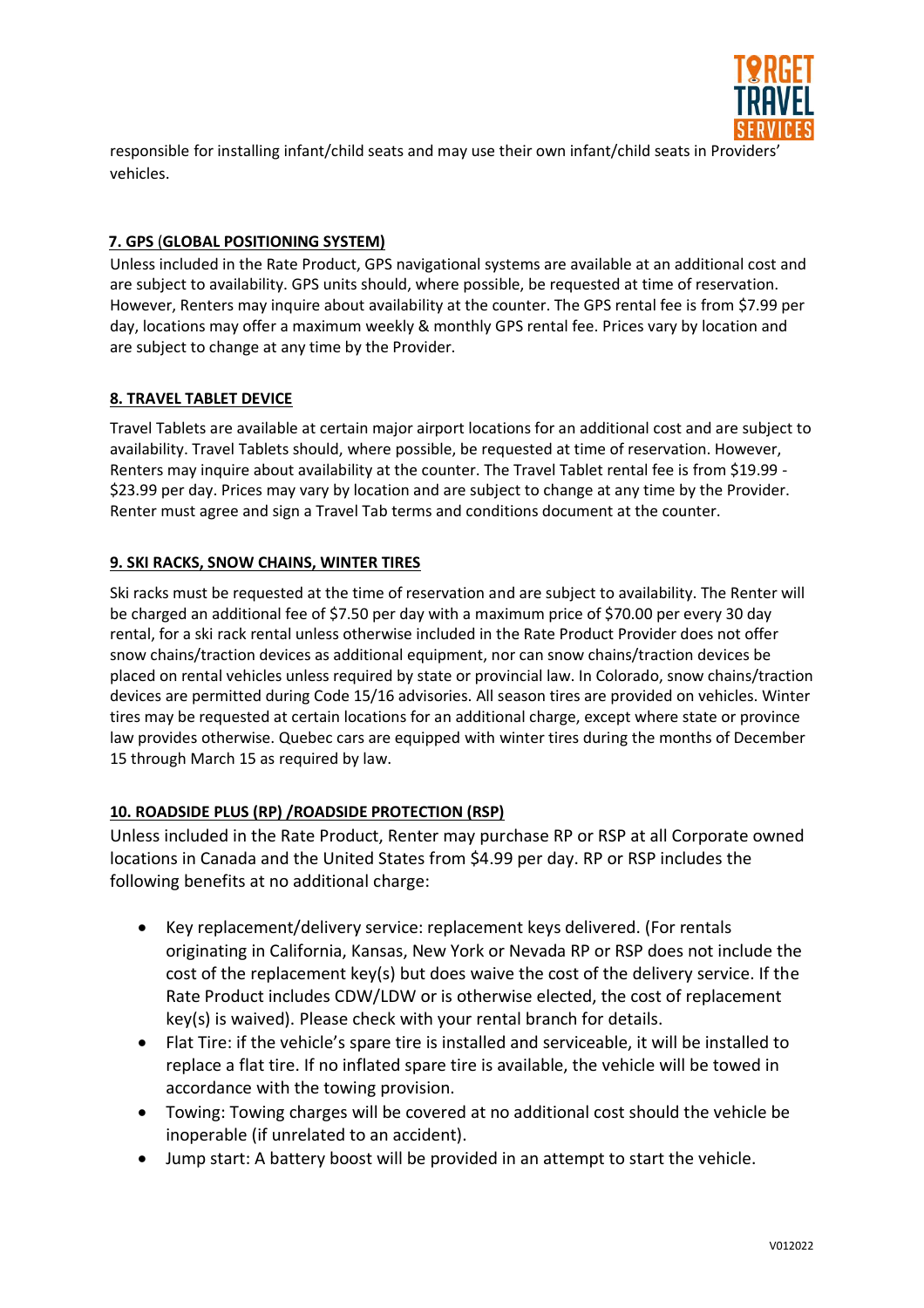

- Lockout service: If the keys are locked inside the vehicle, service will be sent to gain entrance.
- Fuel delivery: A limited supply of gasoline will be delivered to the vehicle to enable the Renter to reach the nearest open service station. (Up to three gallons or equivalent liters).

If RP or RSP is not purchased or included in the Rate Product, roadside assistance for the items listed above is available at standard charges. For roadside assistance, call 1-800-803- 4444 for Alamo, 1-800-367-6767 for National or 1-800-307-6666 for Enterprise.

RP or RSP is void and of no effect if, at the time of the incident necessitating roadside assistance, the Renter (or any driver) was in violation of the Rental Agreement, including, without limitation, the Prohibited Uses and Violations set forth in the Rental Agreement. In such instances, additional charges will apply for any roadside assistance.

# **11. FUELING POLICY**

The fuel level of the vehicle at time of rental will be full. Unless fuel is included in the Rate Product\*, Renter may return the vehicle with a full tank of fuel or pre-pay for a full tank of fuel at the time of rental at the rate provided at the renting location. If the Renter selects the pre-paid fuel option, no refunds will be given for unused fuel. If the Renter does not return the vehicle with a full tank of fuel or select the pre-paid fuel option, the Renter will be charged to return the fuel tank to full at a rate provided at the location to which the vehicle is returned. Fuel inclusive products are not available from San Francisco or Seattle downtown/city locations. \*Fuel is not included in the Rate Product at all Manhattan locations.

## **12. COLLISION DAMAGE WAIVER (CDW) / LOSS DAMAGE WAIVER (LDW)**

Renter shall be responsible for damage to, loss or theft of the rental vehicle as set forth in the rental agreement. If not included in the Rate Product rate, CDW and LDW are available in Canada and the United States. CDW and LDW are not insurance. CDW and LDW are optional and are not required in order to rent a vehicle. If Renter elects CDW or LDW or if CDW or LDW is included in the Rate Product, Provider agrees, subject to the actions that invalidate CDW and LDW, to contractually waive Renter's responsibility for all or part of the cost of damage to, loss or theft of the rented vehicle or any part or accessory and related costs (including, but not limited to, loss of use, administrative fees and diminishment of value) regardless of fault or negligence. For rentals originating in the United States, the Renter has no retained responsibility.

For rentals originating in Canada, the Renter is responsible for the first \$800 of damage to the vehicle, except at National licensee locations. An additional CDW or LDW product which reduces the Renter's responsibility to \$0.00 is available to purchase in Canada (Corporate locations only) at the time of rental at \$7.99 per day. The Canada CDW deductible will be increasing from \$800 to \$1500 upon completion of system updates. For reservations made in the interim the Canada CDW deductible is \$800. Effective date to be confirmed.

For rentals originating at National Canada licensee locations, Renter is responsible for the first \$1,500 of damage to the vehicle.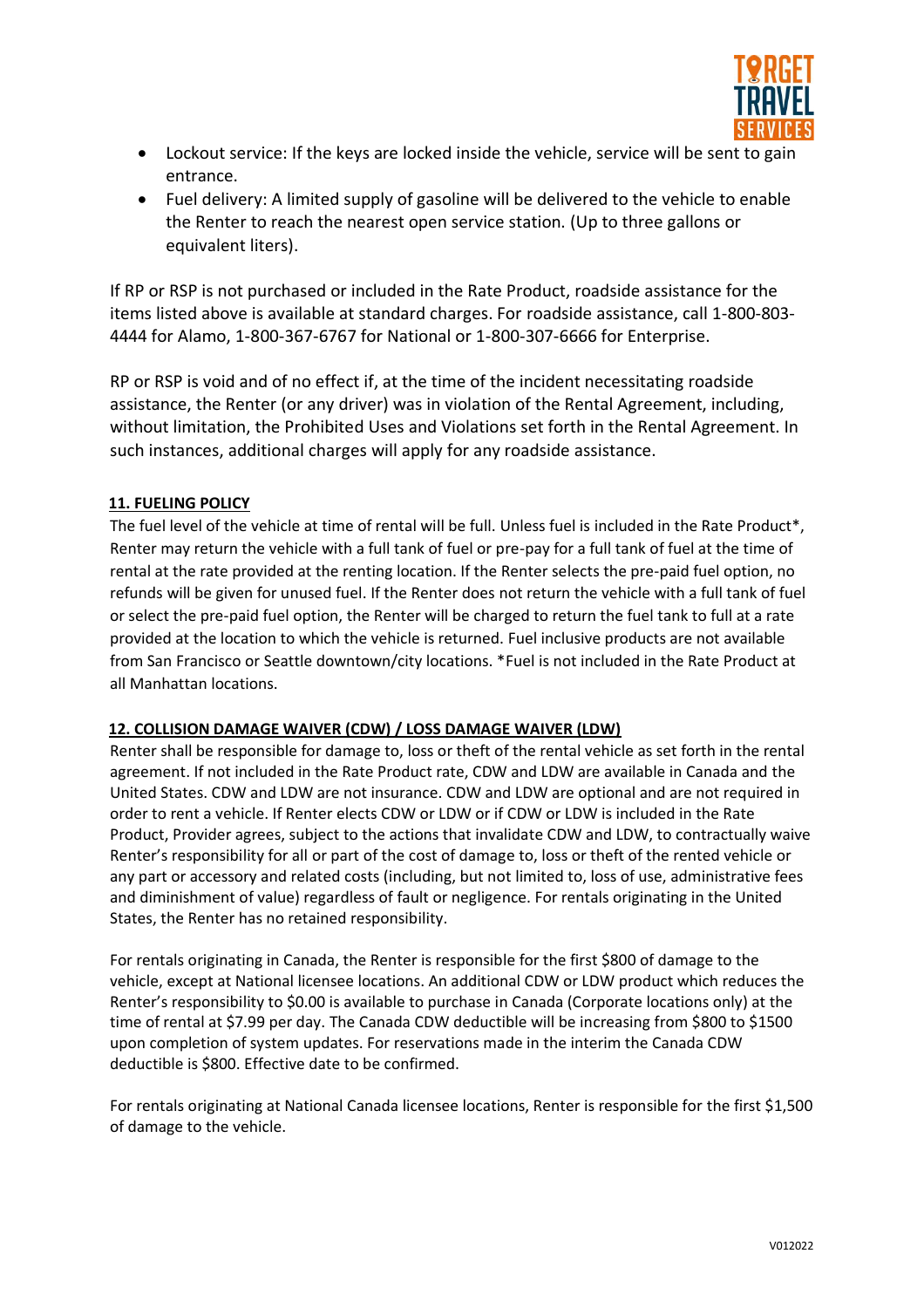

CDW and LDW are subject to the terms and conditions and subject to the limitations set forth in the Rental Agreement entered into between the Provider and Renter.

## **13. LIABILITY PROTECTION**

United States In the United States only, certain Rate Products include Extended Protection (EP), If EP is not included in the Rate Product, Supplemental Liability Protection (SLP) can be purchased at Corporate owned and some licensee renting locations in the United States.

At Corporate Enterprise, Alamo and National branded locations in the United States, SLP provides Renter with minimum financial responsibility limits (at no charge to Renter) as outlined in the applicable motor vehicle financial responsibility laws of the state where Vehicle is operated AND excess insurance provided by the insurance policy or the excess insurance only, which supplies Renter or any additional authorized drivers with third party liability protection with a combined single limit per accident equal to the difference between the minimum financial responsibility limits referenced above and \$300,000 Combined Single Limit per accident. SLP will respond to third party accident claims that result from bodily injury, including death, and property damage that arise from the use or operation of Vehicle as permitted in the Rental Agreement. Not included in SLP is uninsured/underinsured (UM/UIM) coverage for bodily injury and property damage except in those states where required by law. Where required by law the UM/UIM limits are \$300,000 Combined Single Limit per accident. This insurance coverage is underwritten by Zurich American Insurance Company.

For retail rentals with a tour voucher and secured through a tour program with EP included within the cost of the rental (excluding liability protection or insurance coverage provided under a commercial contract), the following shall apply:

**Extended Protection (EP):** Owner provides Renter or any AAD with third party liability protection in an amount equal to the minimum financial responsibility limits applicable to the vehicle (the Primary Protection). EP also provides additional third party liability protection, through an excess liability policy, with limits of the difference between the Primary Protection and a combined single limit of \$1 million per accident for bodily injury and/or property damage to others arising out of the use or operation of the Owner rental vehicle by Renter or an AAD, subject to the terms and conditions of the policy. EP includes UM/UIM coverage for bodily injury and property damage (only where required by law for property damage) in an amount equal to the minimum financial responsibility limits applicable to the Vehicle (the Primary Protection), and additional coverage, through an excess liability policy, with limits for the difference between the statutory minimum underlying limits and \$100,000 per accident (for rentals commencing in New York, UM/UIM limits are \$100,000 per person/\$300,000 per accident) or state mandated UM/UIM limit, whichever is greater. OWNER AND RENTER REJECT ANY ADDITIONAL UM/UIM COVERAGE TO THE EXTENT PERMITTED BY LAW. EP, including UM/UIM benefits is provided only when Renter or any AAD are driving the Vehicle. No claim for UM/UIM may be made due to the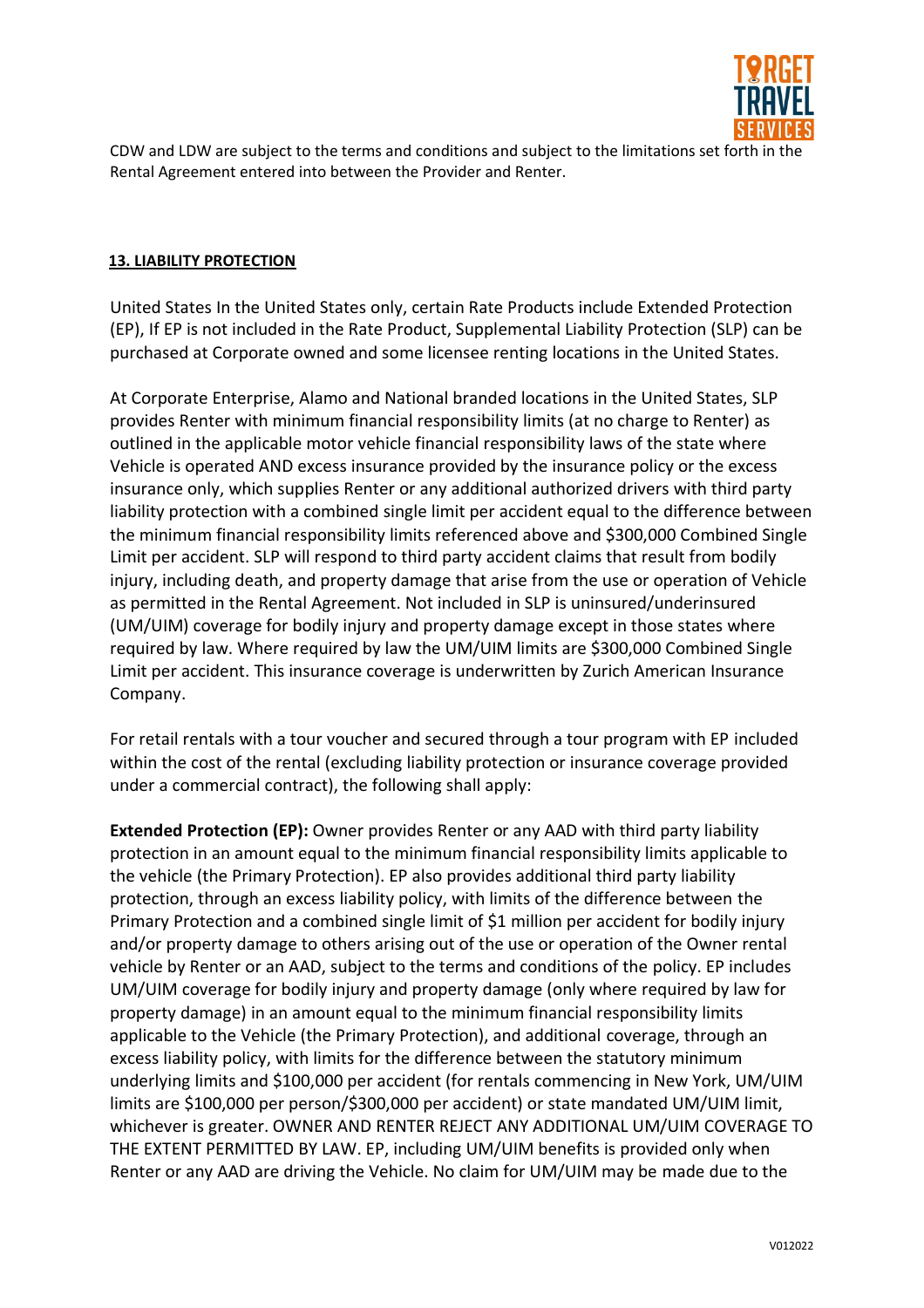

negligence of the driver of the Vehicle. EP coverage is in effect only while another AAD or Renter is driving the Vehicle within the United States and Canada; coverage does not apply in Mexico. ADDITIONAL POLICY EXCLUSIONS INCLUDE: (A) BODILY INJURY OR DEATH TO RENTER, ANY AAD, OR TO THE BLOOD RELATIVES OR FAMILY OF RENTER OR AN AAD, IF SUCH RELATIVES OR FAMILY RESIDE IN THE SAME HOUSEHOLD WITH RENTER OR WITH AN AAD; (B) PROPERTY DAMAGE TO THE RENTAL VEHICLE;

(C) FINES, PENALTIES, EXEMPLARY OR PUNITIVE DAMAGES; (D) BODILY INJURY, DEATH OR PROPERTY DAMAGE EXPECTED OR INTENDED FROM THE STANDPOINT OF THE INSURED; AND (E) ANY OBLIGATION FOR WHICH THE INSURED OR THE INSURED'S INSURER MAY BE HELD LIABLE UNDER ANY WORKER'S COMPENSATION, DISABILITY BENEFITS OR UNEMPLOYMENT COMPENSATION LAW OR ANY SIMILAR LAW. (F) BODILY INJURY OR PROPERTY DAMAGE EXPECTED OR INTENDED FROM THE STANDPOINT OF RENTER OR AADS. Note: Any UM/UIM benefits paid are included in the \$1 million combined single limit EP coverage and in no way increase the combined single limit amount referenced above. This insurance coverage is underwritten by Ace American Insurance Company.

EP and SLP coverage for Vehicles rented in the US is in effect only while another additional authorized driver or renter is driving the vehicle within the United States and Canada; coverage does not apply in Mexico. A benefit summary for EP and SLP is contained within the Additional Terms and Conditions at the rental location. EP and SLP are subject to the Additional Terms and Conditions of the Rental Contract between the Renter and the applicable Provider.

Canada Extended liability coverage cannot be purchased at renting locations in Canada.

Renters and additional authorized drivers will be provided with third party liability, to at least the minimum limits for third party liability prescribed by the applicable province, territory or other jurisdiction, for bodily injury, death and/or property damage arising out of the use or operation of the Vehicle and subject to the limitations set forth in the applicable Rental Agreement entered into between the applicable Provider and Renter and in the insurance policy which provides coverage. To the extent required by law, the insurance may also provide for limited Accident Benefits and Uninsured/Unidentified Motorist Coverage. Provincial or other laws determine minimum limits and priority of coverage for motor vehicle liability insurance.

## **14. TAXES AND FEES**

Unless otherwise stated in the Rate Product, taxes, surcharges (including without limitation vehicle licensing and similar fees and concession fees, consolidated facility charges and airport access fees), Intercity Fees, toll pass, refueling, one-way, Young Driver, and additional authorized driver fees and any fees or charges for optional products or services are not included in the rates paid by Renter to Provider. Such amounts are the responsibility of Renter and shall be charged to Renter and paid by Renter upon return of the Vehicle.

Legislation, regulation or the cost of fuel may affect Provider's pricing or procedures. On all inclusive Rate Products only, Provider reserves the right, without notice to (i) charge Renter at the time of rental or thereafter, for the amount of any additional or increased surcharges, fees, taxes or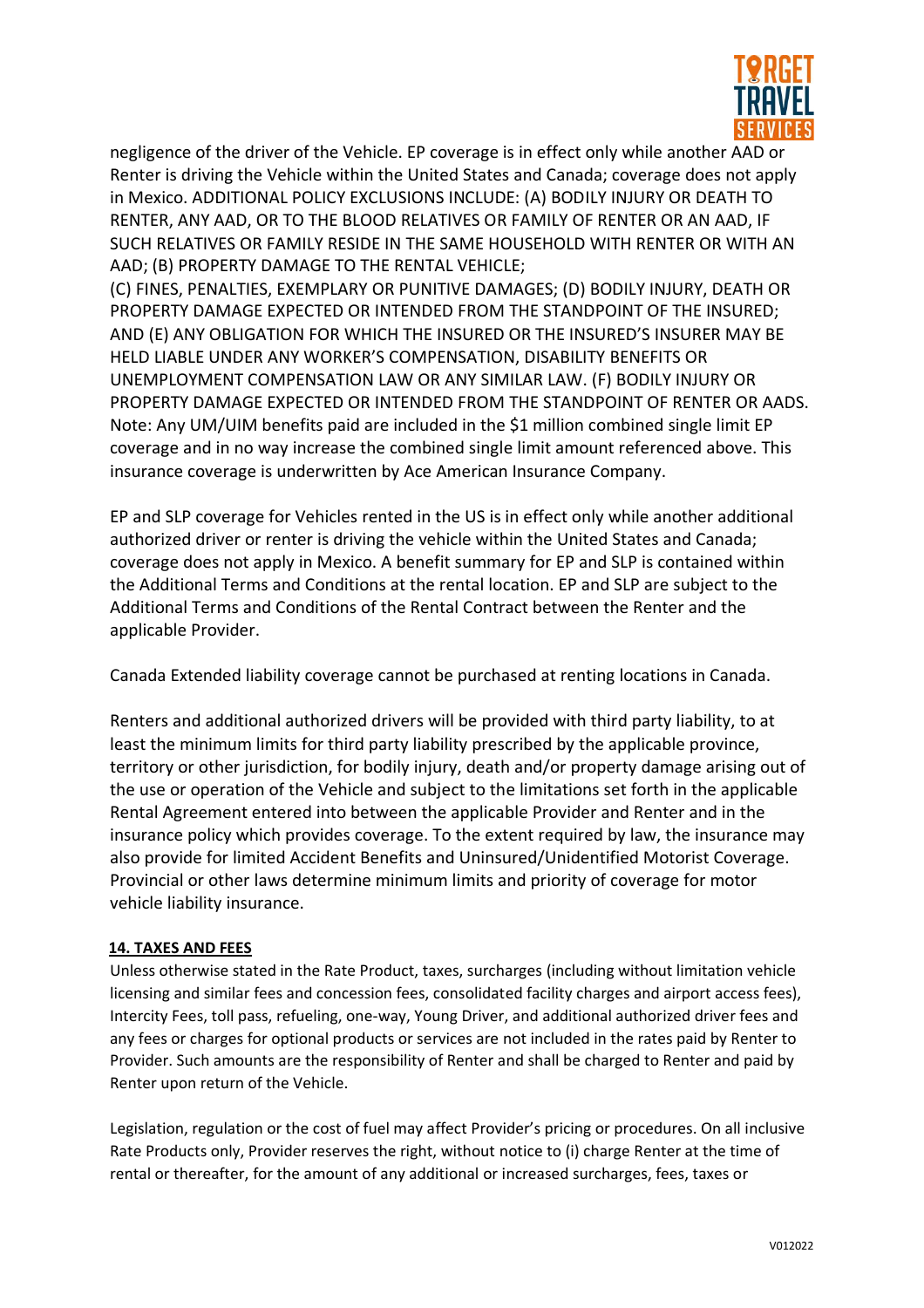

increased fuel costs incurred subsequent to entering into the Agreement with Customer or (ii) increase Customer's Rate by an amount equivalent to the additional or increased tax, surcharge or fuel cost subsequent to entering into the Tour Agreement.

## **15. DRIVING TERRITORY**

Vehicles rented in the United States can be driven in any state in the United States (including the District of Columbia). Vehicles must be returned to the location from which they were rented unless Provider has authorized at the time of the reservation that the vehicle can be returned to a different location. Vehicles rented in Alaska must be returned to Alaska. Vehicles may not be driven into Mexico. Vehicles rented in the United States can be driven into Canada, with the exception of 12 or 15 passenger vans, but must be returned to the United States unless Renter has pre-arranged with Provider to drop the vehicle off at one of Provider's approved locations in Canada whereby a transborder fee may apply. Canadian residents renting vehicles in the United States may not drive vehicles into Canada. Vehicles rented in Canada can be driven into the United States, but must be returned to Canada unless Renter has pre-arranged with Provider to drop the vehicle off at one of Provider's approved locations in the United States whereby a transborder fee may apply. Rentals originating at all licensee operated locations in British Columbia may only be driven in the provinces of British Columbia and Alberta and the state of Washington.

## **16. ONE WAY FEES AND INTERCITY FEES**

All one way rentals must be booked in advance, are subject to availability and are restricted to return at a location under the same brand as the location from which the vehicle was rented. Intercity Fees may apply and are payable to Provider by Renter at the time of rental. Intercity Fees for rentals originating and terminating in different rental locations, as determined by Provider in its sole discretion, may be changed from time to time. Mileage/kilometrage between locations is determined by Provider in its reasonable discretion. In the event a one way rental is not booked in advance and the Renter subsequently drops a vehicle at a different location than the location rented from, Renter will be subject to a one-way fee.

## **17. MILEAGE/KILOMETRAGE**

Rates include unlimited mileage/kilometrage in all locations except rentals commencing at the following National Canada locations: Jasper (YJAX01), Lake Louise (YBAW05), Campbell River Airport (YBLT01), Port Hardy Airport (YZTT01) and Valleyfield (YMQS35) where rentals will include 200 free kilometers per day or 1,400 free kilometers per week. A surcharge will apply for each additional kilometre.

## **18. TOLL PASS**

On roadways covered by our TollPass service, the program allows Renters to drive through electronic toll lanes and pay tolls electronically. The program is offered in three ways, depending on rental area.

**Toll Pass Automatic-** Renter may be charged a TollPass Convenience Charge (TCC) (where available) of \$3.95\$4.95 per day during the Rental Period for each day the rental vehicle is operated on a TCC Covered Road and the vehicle operator does not pay an applicable toll. Total TCC will not to exceed \$19.75-\$24.75 per every 30 day Rental. In addition to the TCC, Provider or a third party may separately charge Renter's credit or debit card for the posted cost of all tolls that are not paid by the vehicle operator and are incurred during the Rental Period.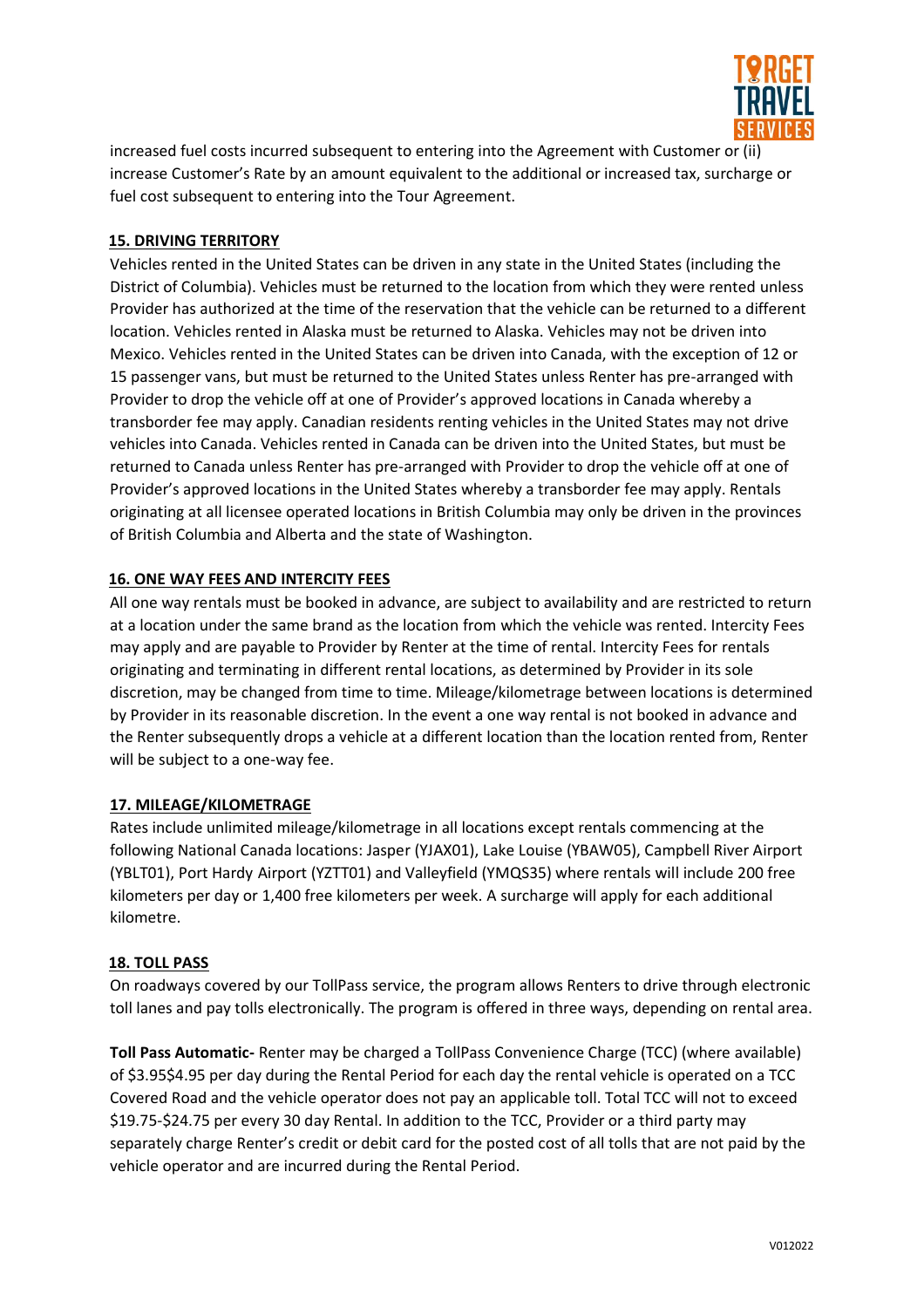

**Toll Pass Waiver-** Renter may elect Toll Pass Waiver (TPW) to rent a toll pass transponder device in Chicago Metropolitan area. The TPW charge is \$9.99 per rental day. The TPW charges include all tolls generated on all toll roads.

**Toll Pass Device**- Renter may rent a toll pass device at the time of rental at locations in the Northeast United States. The charge for the toll pass device is \$3.95-\$4.95 per rental day with a maximum of \$19.75-\$24.75 per every 30 day Rental. In addition to the toll pass device rental charge, Provider or a third party shall separately charge Renter's credit card or debit card for the posted cost of all tolls that are not paid by the vehicle operator and incurred during the Rental Period.

Operation of Vehicle on a toll road, where applicable tolls are not paid by the vehicle operator, may subject the Renter to fines, costs and fees. Provider may transfer Renter's name, address, credit card information and all other data necessary to enable the collection of all tolls and associated charges incurred during the rental period. Renters can elect to use their own transponder on toll roads.

#### **19. GRACE PERIOD**

When Renter rents a vehicle and returns the vehicle within 29 minutes of the time it was rented on a subsequent day (as noted on the applicable Rental Agreement), Renter will not incur an additional charge. In the event, the Vehicle is returned 30 minutes or more after the time noted on the Rental Agreement on a subsequent day, an hourly charge will be applied at the rate set forth on the applicable Rental Agreement for each full or partial hour in excess of a rental day, including the first hour over the 24-hour billing cycle. If a Vehicle is returned during non-business hours or to any place other than the originating rental location listed on the Rental Agreement unless otherwise prearranged by Provider and Renter, additional charges shall apply. All rental charges incurred through the time a Provider employee checks in the vehicle are Renter's responsibility.

#### **20. VOUCHERS/EVOUCHERS**

If a Renter with a prepaid rental returns the Vehicle prior to the end of the reserved period, no credit will be given for the unused portion of the Voucher or E-Voucher.

#### **21. MAXIMUM RENTAL PERIOD**

Customers may rent vehicles from Provider locations for up to eleven consecutive months, not to exceed 330 days, excluding National locations in Canada and Enterprise pre-paid voucher reservations. For rentals at National Canada locations the maximum rental length is 58 days. For rentals at Enterprise locations, using a pre-paid voucher, the maximum rental length is 30 days. One Voucher/E-Voucher is required for the full duration of the Rental. The term for the Rental shall initially be for a period of one (1) month and shall automatically renew for successive one (1) month terms through the Rental Period. The initial Rental Agreement executed by Customer shall apply throughout each such one month term of the Rental even if Provider assigns Customer one or more new contract numbers during such term for billing purposes. Notwithstanding the foregoing, Provider, at its option, shall have the right to require Customer from time to time to execute a new Rental Agreement during the Rental Period.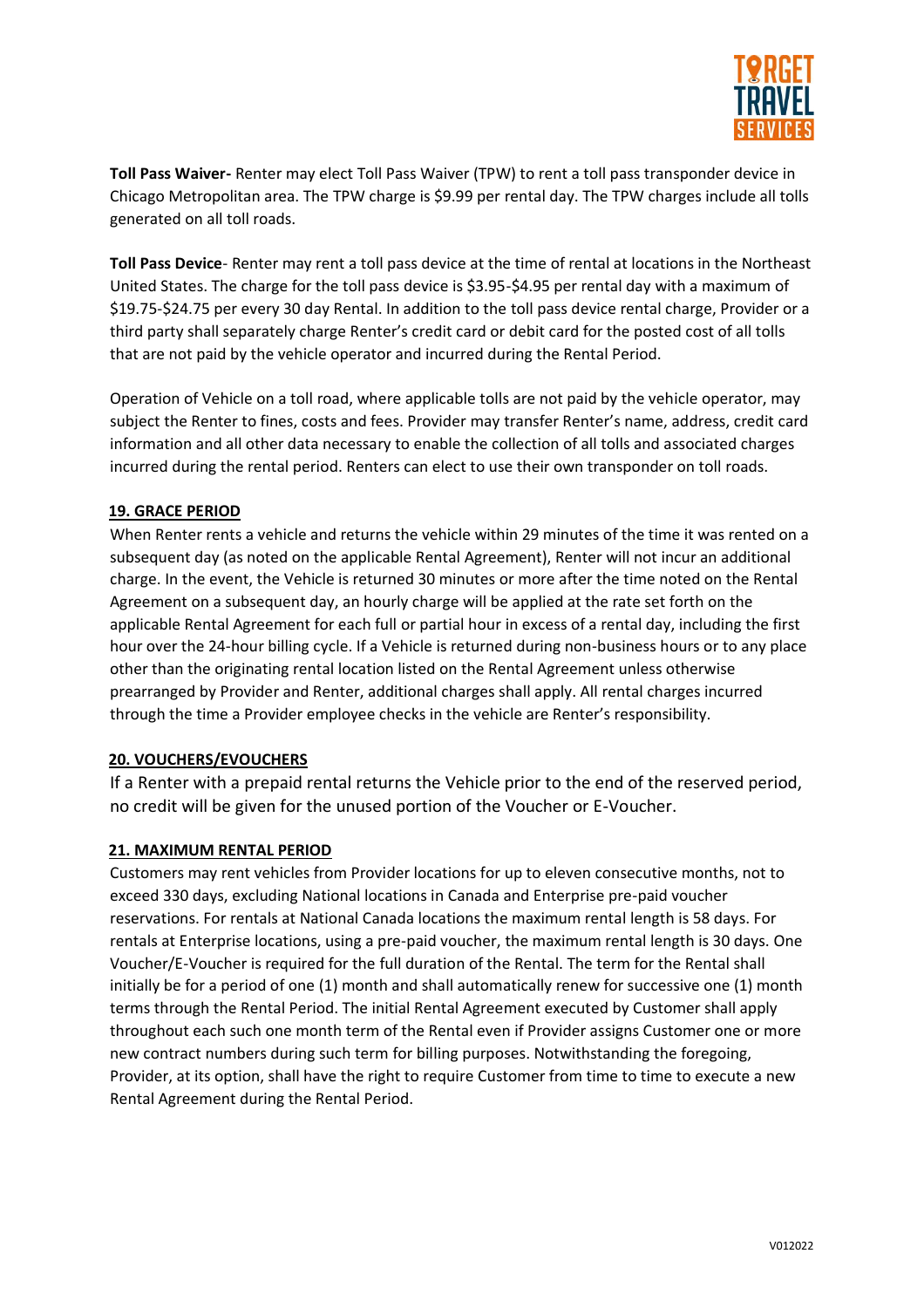

## **22. MINIMUM RENTAL PERIOD**

On fuel inclusive Rate Products, a minimum rental period of 4 days is required for rentals in the United States and Canada.

## **23. ADDITIONAL DRIVERS – FUEL INCLUSIVE PRODUCTS**

Fuel inclusive Rate Products include up to 3 additional drivers.

#### **24. RENTAL EXTENSION**

Rental extensions must be authorized by Provider. Rates for any period of time beyond the days reserved by Customer for Renter and confirmed by Provider shall be set at Provider's sole discretion. Rates associated with any extension of the rental period shall be the responsibility of the Renter. The rental period does not terminate until Renter returns the vehicle to a Provider location and such vehicle is checked in by Provider.

#### **25. RENTAL AGREEMENTS AND ADDENDUMS**

At the time of rental, Renter will be provided with a Rental Agreement. For vans with a seating capacity of 10 or more (including the driver), Renter will also be provided with a "Rental Agreement Addendum." Renter must ensure the Rental Agreement and Rental Agreement Addendum are kept in the vehicle at all times during the rental.

## **26. VEHICLE INVENTORY / AVAILABILITY**

All reservations in the USA and Canada will be subject to live vehicle availability at time of reservation. In order to confirm availability, Customer must ensure that a confirmation number is received from for all bookings reserved for all car types.

#### **IFAR, SFAR & FFAR VEHICLE CLASSES**

IFAR, SFAR & FFAR cars are respectively Intermediate, Standard, or Fullsize SUV (Sports Utility Vehicle) Vehicles. Vehicles in each of these car classes may be all wheel drive, 4 wheel drive, front wheel drive or 2 wheel drive. A specific vehicle option such as four wheel drive cannot be guaranteed. Please check with the location upon arrival for availability.

#### **SCAH, LFAR, GXAR, SSAR, UXAR, WFAR, UFAR SPECIALITY VEHICLES**

Availability is on a request basis only and one-ways are not available

#### **FVAR VEHICLE CLASS**

FVAR vehicle class cannot be used to transport children aged 17 or younger for school related functions, unless they are family members of the Renter